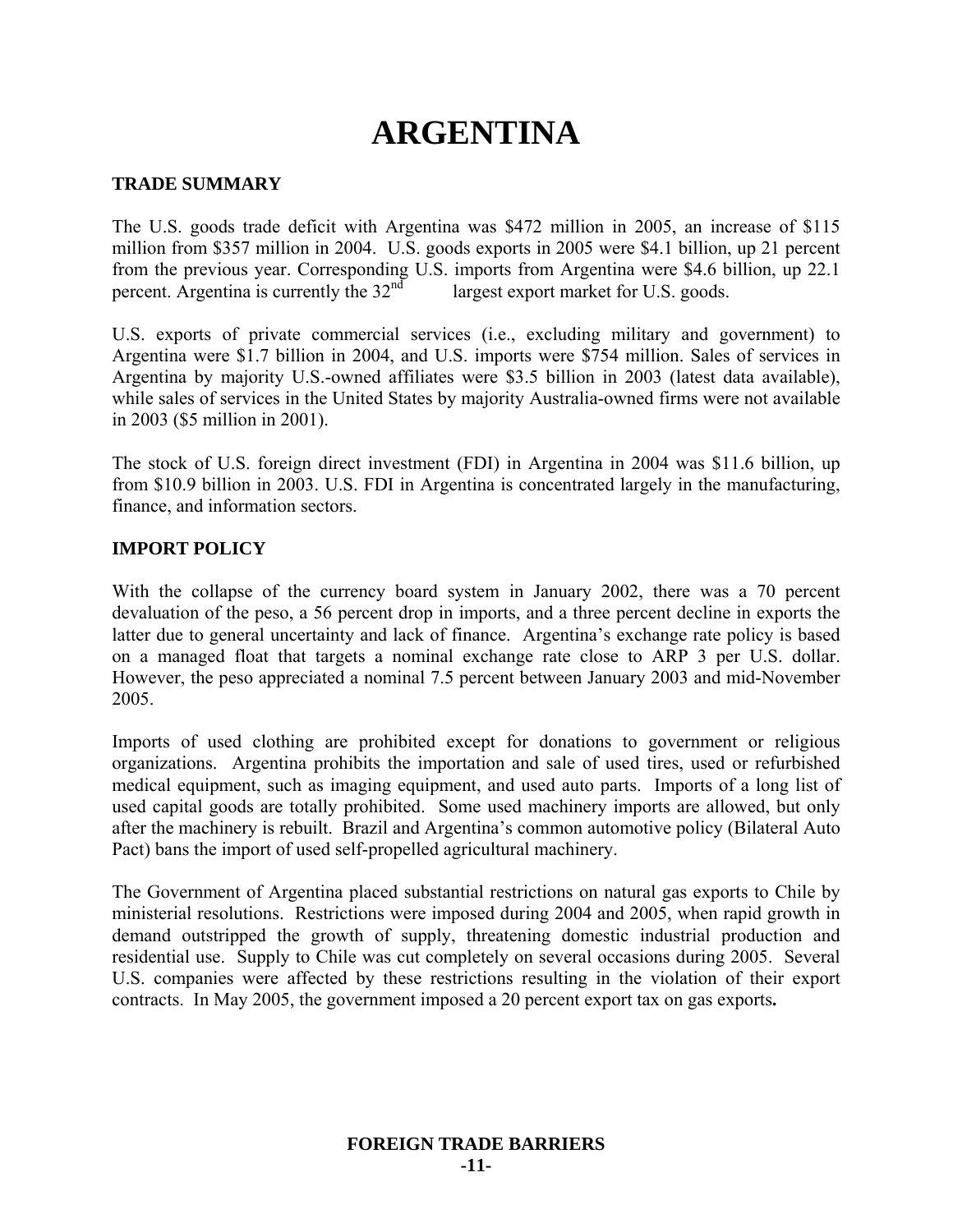## **TARIFFS**

Argentina's average applied tariff rate was 13 percent in 2005, and ranges from zero to 35 percent. A statistical fee of 0.5 percent is added to most products (90 percent of all harmonized system tariff lines). The average export tax is 10.2 percent.

Exporters may claim reimbursement for some domestically paid taxes apart from VAT reimbursements. The average non-VAT reimbursement for exporters is 4.0 percent. In November 2005, the government issued rebates eliminating tax reimbursements on approximately 200 food products, as well as instituting price caps in an effort to reduce domestic prices.

Argentina is a member of MERCOSUR, a customs union comprised of Argentina, Brazil, Paraguay and Uruguay. Full common external tariff (CET) product coverage schedule for implementation in 2006 may be delayed. CETs range from zero to 20 percent *ad valorem*, with a number of country-specific exceptions. Currently Argentina maintains exceptions on 1,899 products or 7 percent of the total harmonized system.

In 2005, the government imposed new non-automatic licenses on shoes and toys (Resolutions 485/05 and 486/05) and there is an automatic license requirement for most footwear imports. In 2004, Resolution 495/04 established minimum specific import duties on footwear imports to be in force for 180 days. In 2005, however, the Ministry of the Economy extended the 180-day period to December 31, 2007. These import duties do not apply to imports from MERCOSUR countries and cannot exceed 35 percent when calculated as an equivalent *ad-valorem* tariff. Under Resolution 825/01, toys and textiles from China are taxed with high specific tariffs affecting U.S. firms established in Argentina that import from China. This resolution includes a phase-out program for all duties on these products to be equivalent to a maximum 35 percent *advalorem* tariff by January 2007.

#### **CUSTOMS PROCEDURES**

Argentina subscribes to the WTO Agreement on Customs Valuation. Argentina has import monitoring mechanisms, similar to an import-licensing regime, which affect roughly one-fifth of its imports. Cumbersome requirements exist for certificates of origin, particularly in the electronics and textile sectors. There is a "Canal Morado" procedure when Customs finds that the declared price of an import is lower than its reference price. The importer must provide a guarantee for the duties on the difference that Customs may end up retaining. This customs verification procedure can take a long time and results in higher financial costs for importers.

In 2005, Federal Administration for Public Revenues (AFIP) Resolution 1811/05 modified the import-export regime applied to couriers. Previously, a simplified procedure for Customs clearance that applied to international operations up to \$3,000 expedited couriers' activities. Resolution 1811/05 reduced this maximum to \$1,000, resulting in a vast number of courier operations going through normal customs clearance procedures which take three times longer than that of the simplified procedure. Additionally, couriers must declare the tax identification codes of the sender and addressee, rendering the process troublesome and costly.

## **FOREIGN TRADE BARRIERS**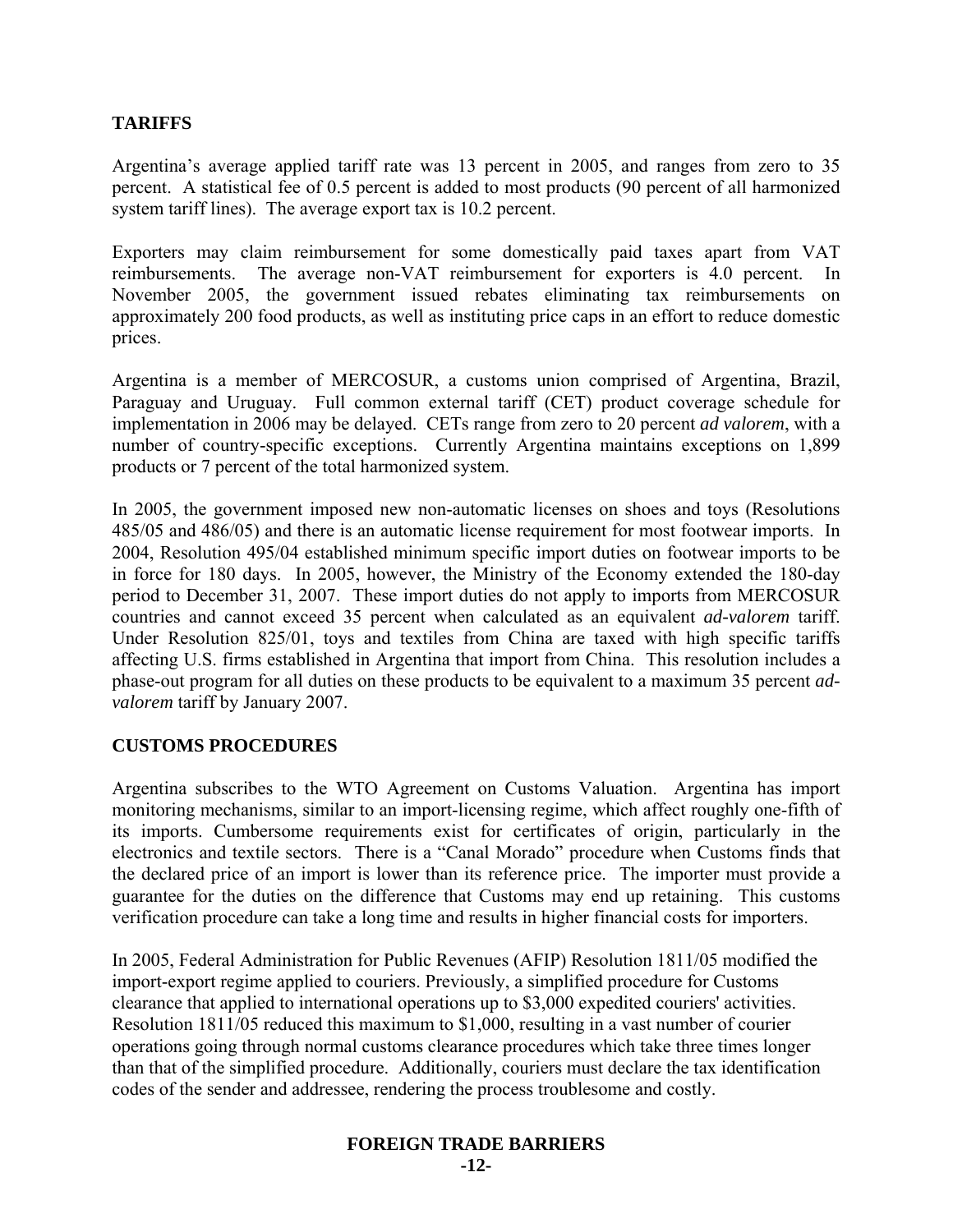This burdensome regulation increases the cost not only for the courier, but also for users of courier services.

## **STANDARDS, TESTING, LABELING AND CERTIFICATION**

Agricultural Products: The government has banned sweetbreads (from thymus gland) since 2002, due to the perceived risk of BSE transmissibility. Additionally, the government requires all products related to beef to have a special sanitary certificate which is not required of U.S. beef under internationally recognized standards. INAL demands traceability and documents stamped/notarized by the Argentine Consulate for these products. Argentina continues to delay issuing the final authorization for imports of additional citrus fruit, pears, and cherries from the United States. Argentina prohibits the import of seed potatoes, claiming phytosanitary concerns.

Non-agricultural Products: Argentina's Standards Institute (IRAM) bases some of its voluntary standards on international standards. IRAM standards are in some cases compatible with U.S. or European standards. In general, Argentine buyers accept products that meet U.S. standards. Argentina began mandating compliance with new safety certifications on a wide range of products in early 1998, affecting U.S. exports of low voltage electrical products (household appliances, electronics products and electrical materials), toys, covers for dangerous products, gas products, construction steel, personal protective equipment, and elevators. Many businesses often find the procedures for compliance to be inconsistent, redundant, and non-transparent.

Regulations that require product testing can be cumbersome, costly and problematic for small and medium-sized U.S. companies. Argentina's certificate of origin regulations require separate certificates for each of the countries involved in manufacturing the various components of a final product. In the past, Argentina failed to fulfill the notification and comment requirements of the WTO Agreement on Technical Barriers to Trade (TBT) in its implementation of these measures.

Regulations require strict specifications for textile and footwear labels. Labels must have very specific characteristics and information, and importers must provide details about products and composition that result in delays.

## **INTELLECTUAL PROPERTY RIGHTS (IPR) PROTECTION**

Patents: Argentina's lack of adequate and effective patent protection has been a long-standing irritant in the bilateral trade relationship. Argentina is on the Special 301 Priority Watch List. The National Intellectual Property Institute (INPI) started to grant pharmaceutical patents in October 2000. INPI has been slow since that time in issuing pharmaceutical patents to products with commercial value. INPI, however, has taken a number of steps, including the implementation of fast-track procedures, to reduce Argentina's large patent application backlog. In April 2002, negotiations between the governments of the United States and Argentina clarified aspects of Argentina's intellectual property system, such as provisions related to the patentability of microorganisms and its import restriction regime. Those negotiations did not resolve the dispute concerning the lack of protection for safety and efficacy data developed by pharmaceutical companies submitted to INPI for the approval of pharmaceutical products.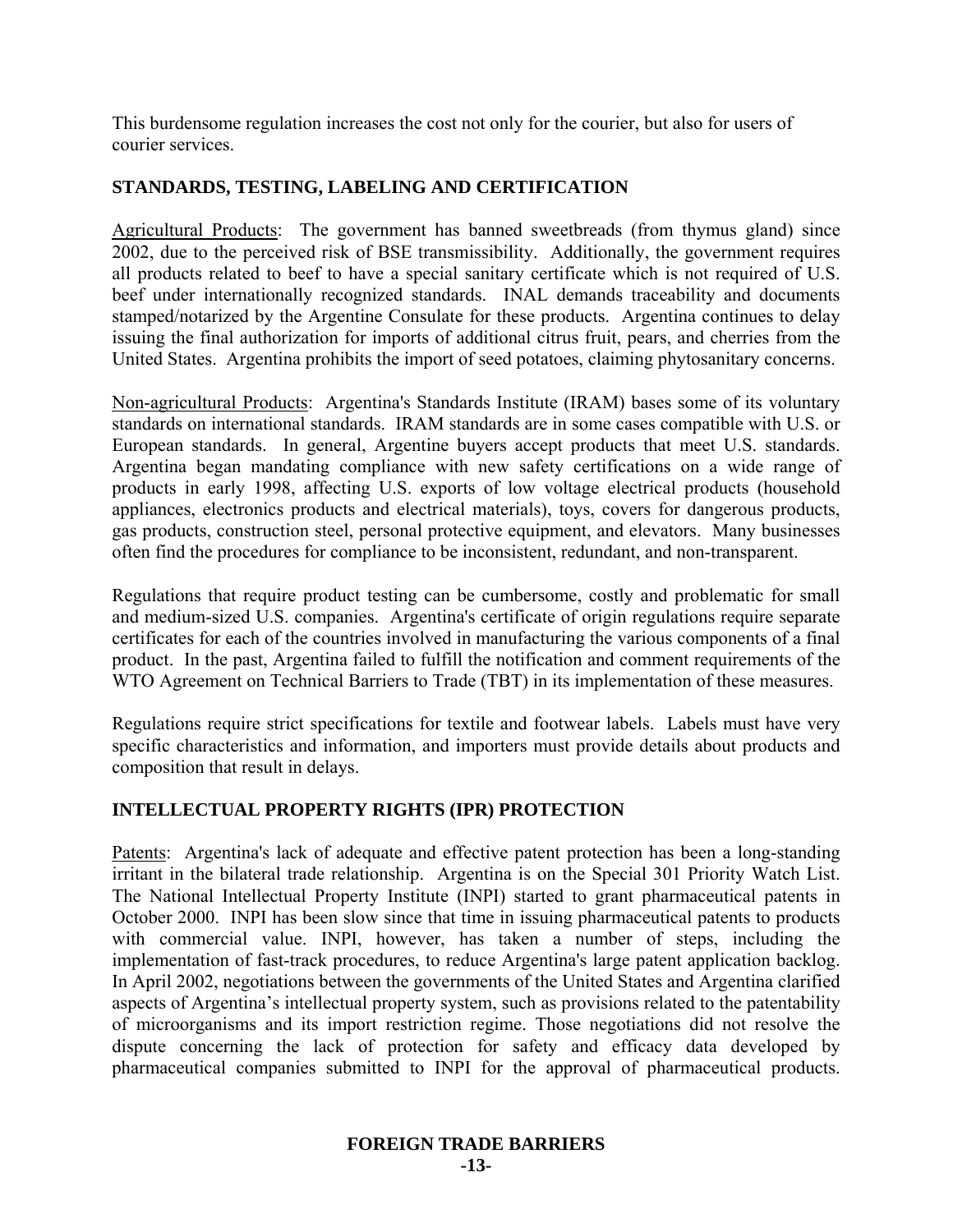Argentina amended its patent law in December 2003, as required by the May 2002 agreement between the two governments.

The intention of the amendment was to provide protections for process patents and to ensure that preliminary injunctions were available in intellectual property court proceedings, among other steps. The United States retained its right to seek resolution on the outstanding issues, including data protection, under the WTO dispute settlement mechanism.

Copyrights: Argentina's copyright laws provide generally good protection. Argentina ratified the World Intellectual Property Organization (WIPO) Copyright Treaty and the WIPO Performances and Phonograms Treaty in 1999, though some implementation issues remain. In November 1998, Argentina promulgated legislation establishing software piracy as a criminal offense, but the government has yet to fully comply with an agreement with the private sector to eliminate unlicensed software used in government offices.

Enforcement of copyrights on recorded music, videos, books, and computer software remains inconsistent. Argentina customs and other government authorities generally cooperate with industry efforts to stop shipments of pirated merchandise, but inadequate resources and multiple and slow court procedures have hampered the effectiveness of enforcement efforts. A court order issued in 2004 resulted in Argentine customs inspecting all shipments of blank optical disks coming into the country. The legal framework regarding Internet piracy provides few incentives to investigate and punish those who post infringing materials. On November 20, 2005, local record companies announced that they had filed 20 civil cases against "upholders", or Internet users that share music through the net, violating intellectual property laws. Local record companies produced a report showing that more than 412 million songs are downloaded from the Internet in Argentina each year. Inadequate border controls, particularly at the Paraguayan/Brazilian border, further contribute to the regional circulation of pirated goods. The U.S. copyright industries are increasingly concerned with widespread offering of "home delivery" for pirated products. End-user piracy of business software, motion picture piracy, and book piracy remain widespread.

Trademarks: Argentina's trademark law, Law on Trademarks and Designations (No. 23,262), was issued in 1980. Similar to other Latin American countries, Argentina has a somewhat limited view of eligible subject matter for trademarks, not accepting applications for certification marks. Argentina does, however, provide protection for sound and scent marks. U.S. companies report that the process of registering trademarks generally takes over five months. The registering procedure was improved and made quicker with Presidential Decree 1141/03.

Overall, enforcement of copyrights and trademarks remains a serious concern. Border controls and the prosecution of intellectual property violations are ineffective, civil damages are nondeterrent, and in criminal cases, the judiciary is reluctant to impose deterrent penalties, including jail time.

The United States and Argentina are closely allied in the area of agricultural biotechnology as co-complainants in challenging the EU moratorium on transgenic crops and implementation of the Cartagena Protocol of Biosafety (CPB). However, the government needs to adopt and

#### **FOREIGN TRADE BARRIERS -14-**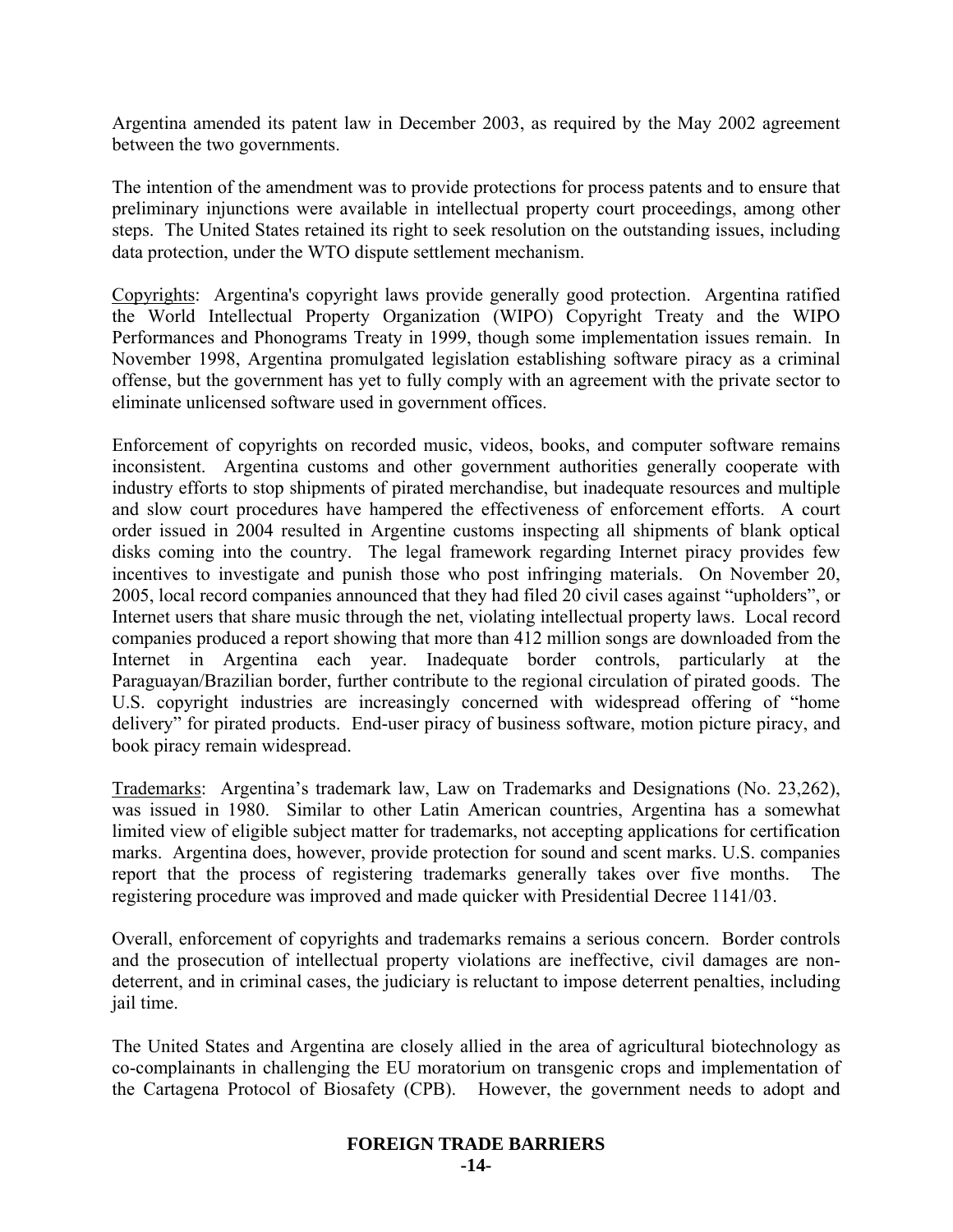enforce intellectual property regimes acceptable to foreign companies, in order to attract sufficient investment in agricultural biotechnology. Argentina has been attempting to negotiate a system for royalty payments to accommodate agricultural companies where the Argentine Supreme Court previously declined to approve patent rights. These negotiations have reached an impasse, and companies could be forced to seek additional legal recourse if negotiations cannot be restarted and a reasonable solution achieved. The government opposes a grain-based collection system, as they believe it would undermine the joint WTO case against the EU. Argentine soybean exports for marketing year 2005/06 are forecast at 9.7 million metric tons. About 99 percent are biotech U.S. soybeans and large portions are produced without the necessary royalty payments.

#### **SERVICES BARRIERS**

Argentina enacted broad liberalization in the service sector as part of its economic reform program in the 1990s, but some barriers continue to exist. For example, the Argentina government obliges cable/pay television operators to register their programming with a government body. This government body imposed restrictions on the frequency of advertisements on cable-TV providers. In addition, restrictions regarding the showing, printing and dubbing of films burden U.S. exports, as does the practice of charging ad valorem customs duties based on the previously estimated value of the authors' rights, rather than solely on the value of the physical materials being imported which is the WTO standard.

In the WTO, Argentina has committed to allow foreign suppliers of non-insurance financial services to establish all forms of commercial presence and has committed to provide substantially full market access and national treatment to foreign suppliers of non-insurance financial services. The only significant remaining issue is that lending limits for foreign bank branches are based on local paid-in capital, not the parent bank's capital.

In general, commercial presence of insurance firms is permitted under the same conditions required for local firms. Law 20091, however, establishes that the branches or agencies of foreign insurance firms will be authorized to perform insurance activities in Argentina if there is reciprocity in the respective countries' laws. There was a reform of minimum capital requirements for new insurance firms in 1998, which resulted in new firms having to fulfill higher minimum capital requirements, whereas older firms could still benefit from lower requirements. Therefore, firms that establish themselves in the Argentine market through the acquisition of another firm benefiting from lower standards will be in a better position that those firms that begin in the Argentine market as new companies and, therefore, are subject to the new standards. These measures affect both foreign and local firms. The localization of assets maintained by insurance firms is affected by regulations issued by the government entity that supervises the sector, the National Insurance Superintendency (SSN). Some 75 percent of capital and 90 percent of technical reserves are to be invested within the country. There are lists of authorized investments that become stricter in the case of firms that manage pension funds (AFJP). These lists apply to both foreign and local firms. Argentine residents cannot acquire life, medical, or patrimony insurance abroad. Foreign suppliers cannot publicize their services within Argentina. However, insurance for cargo is permitted and reinsurance engaged abroad is always permitted, for all types of insurance.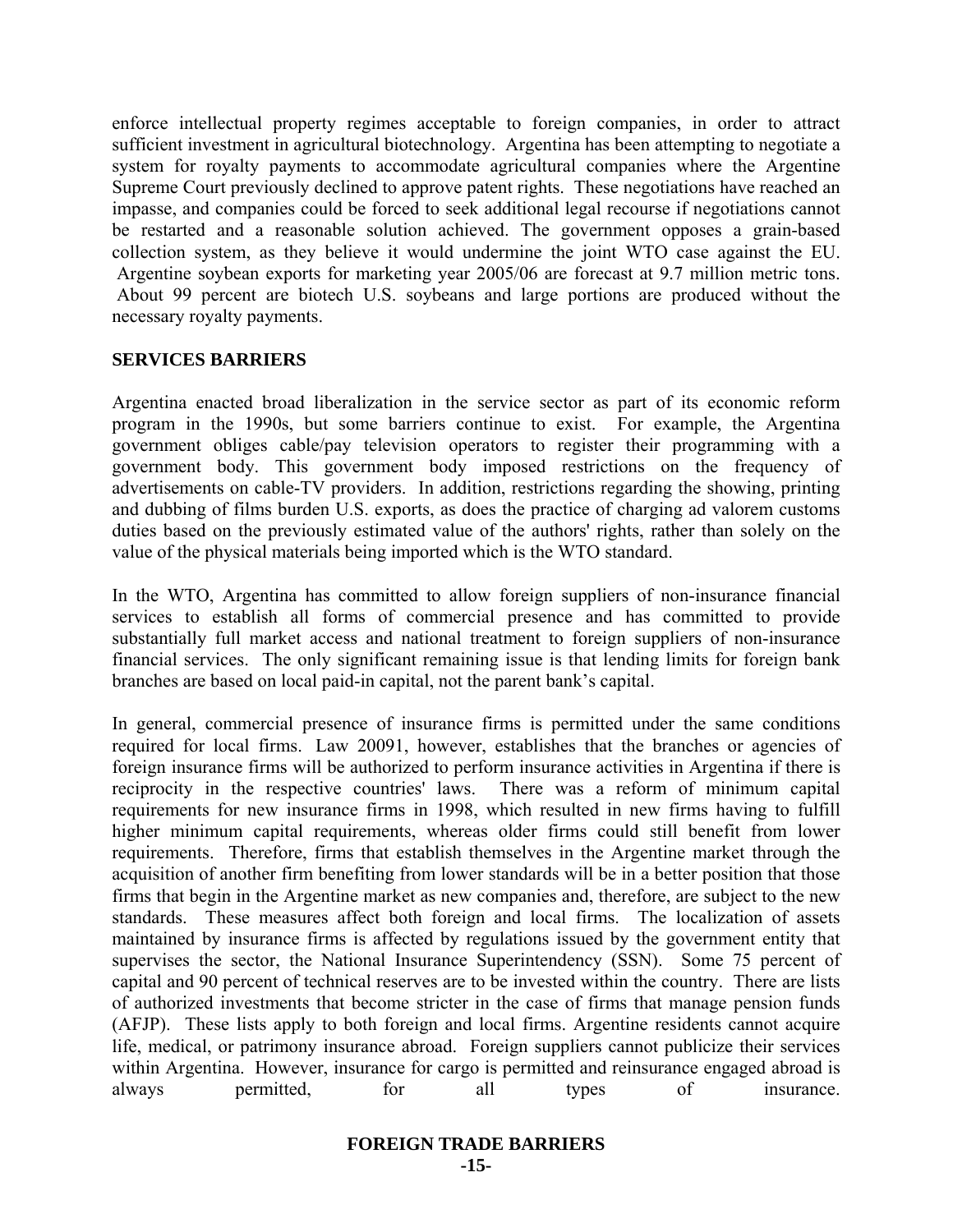There is also a restriction on insuring goods owned or used by the National, provincial or municipal governments, independent agencies and people or firms that were granted concessions. The insurance for such goods has to be engaged with local firms, as established by Law 12988.

#### **INVESTMENT BARRIERS**

In line with WTO rules, Argentina in 1995 notified measures inconsistent with its obligations under the WTO Agreement on Trade-Related Investment Measures (TRIMS). The notified measures dealt with local content and trade balancing in the automotive industry. Proper notification allowed developing country WTO members to maintain such measures for a fiveyear transitional period, ending January 1, 2000. In November 2001, the WTO granted an extension to the TRIMS transitional period allowing Argentina and several other countries to maintain TRIMS-inconsistent measures until December 31, 2003. Article 23 of the September 2002 bilateral auto pact between Argentina and Brazil allowed Argentina to maintain minimum domestic content requirements on vehicles manufactured in Argentina until 2005. Article 13 of the agreement established trade balancing measures that expire in 2006.

The government implemented an increasing variety of capital and exchange controls throughout 2002. These measures inhibited access to foreign exchange to pay for imports, which has created difficulties for U.S. investors in Argentina, among others. As of September 2002, the government retained strict controls on the release of foreign exchange to pay for imports of 2,700 products. During 2003, most of the exchange market controls for imports were relaxed or abolished. Imports can now be paid in advance regardless of the type of good involved. Importers, however, must show that imported products entered Argentina within 360 days of payment. There are no restrictions on payments for services imports (such as freight, insurance, technical assessment, professional fees, etc.).

Hard currency export earnings, both from goods and services, must be cleared in the local foreign exchange market (with exceptions) and there are time limits to fulfill this obligation. Those limits range from approximately 130 to 350 working days for goods (depending on the goods involved) and 135 working days for services. For certain capital goods and situations where exports receive long-term financing, exporters face more liberal time limits. The foreign exchange clearance requirement does not apply to exports of certain minerals or for exports to Argentine foreign trade zones, and is limited to 30 percent of total revenues for hydrocarbons exports. Foreign currency earned through exports may be used for some foreign debt payments.

Argentina imposed a registration requirement for the inflows and outflows of capital, and a 180 day minimum investment period, beginning in June 2003. In May 2005, the government issued Presidential Decree 616/05 and extended the minimum time period to 365 days. The Decree also expanded the registration requirement to include "all types of debt operations of residents that could imply a future foreign currency payment to non-residents" and requires that all foreign debt of Argentine private sector residents, with the exception of trade finance and initial debt offerings, that bring foreign exchange into the market must include provisions that the debt need not be repaid in less than 365 days.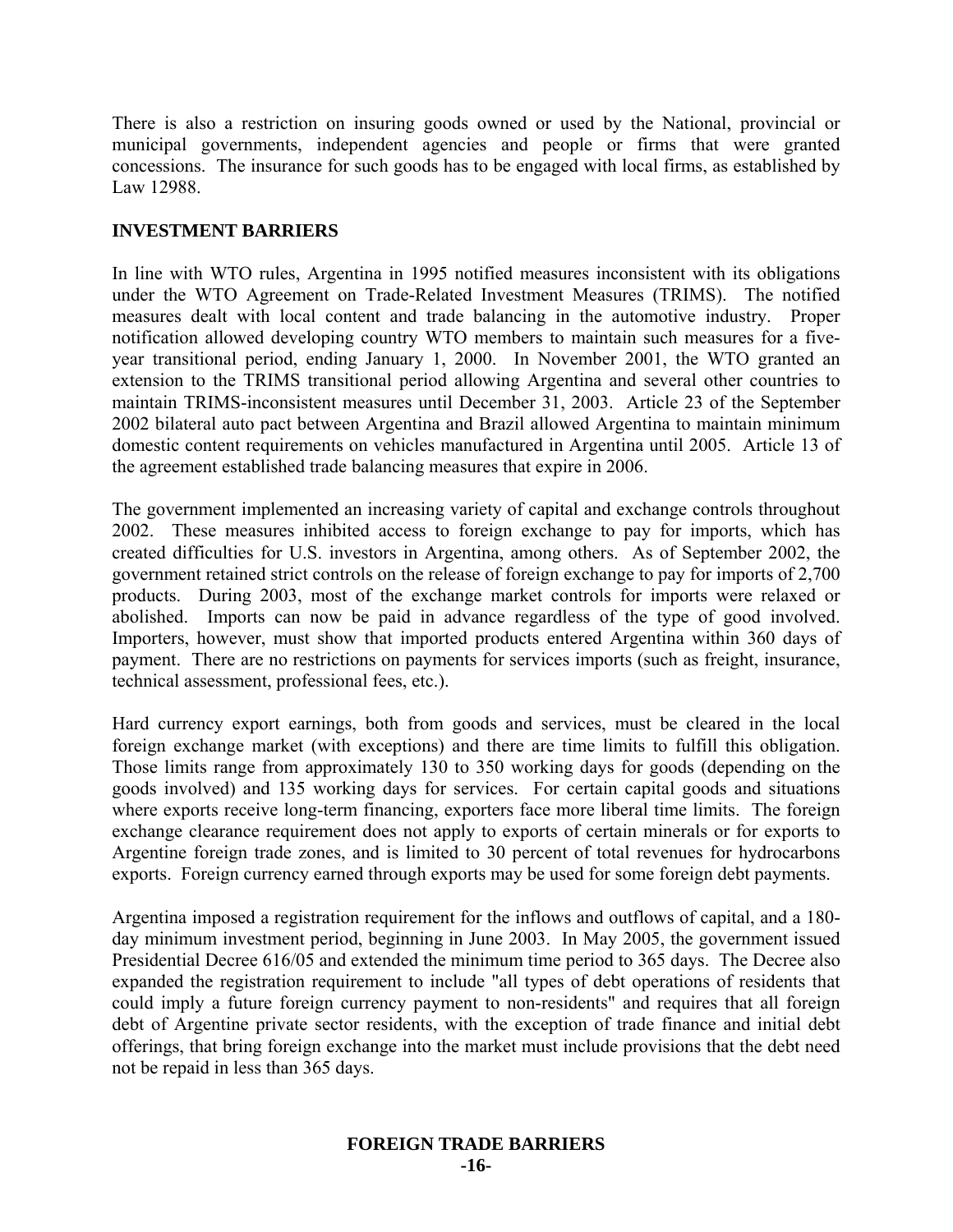Decree 616/05 imposed more restrictive controls on three classes of inbound investments: inflows of foreign funds from private sector debt, excluding foreign trade and primary stock and bond issues; inflows of non-resident funds that are destined for the holding of Argentine pesos or the purchase of private sector financial instruments (excluding foreign direct investment and the primary issuance of stocks and bonds); and investments in public sector securities purchased in the secondary market. These three types of inflows are subject to three restrictions: (a) they may not be transferred out of the country for 365 days after their entry; (b) proceeds from foreign exchange transactions involving these investments must be paid into an account in the local financial system; and (c) 30 percent of the amount of such transactions must be deposited in a local financial entity for 365 days. The account must be denominated in dollars and pay no interest. Violations are subject to criminal prosecution.

Under the bilateral investment treaty (BIT) between Argentina and the United States, which entered into force in 1994, each country committed to provide investors of the other country treatment equal to what it offers its own investors or investors from any other country. The BIT also includes obligations relating to compensation for expropriation, the free movement of capital and other investment-related transfers, and the right to hire senior managers of any nationality. Several U.S. investors have submitted to binding investor-state arbitration under the BIT claims that measures imposed by Argentina during the financial crisis that began in 2001 breached BIT obligations.

## **ELECTRONIC COMMERCE**

Argentina has an advanced legal framework for Digital Signature. The Digital Signature Law 25506 was passed in 2001, followed by the Presidential Decree 2628/02, providing the implementation procedures for the use of Digital Signature in Argentina. There are, however, a few pending security and technological issues that the Application Authority needs to define to complete the regulatory regime for the full implementation of Digital Signature in Argentina. Argentina does not allow the use of electronically produced air waybills, limiting their ability to speed up customs processing and the growth of electronic commerce transactions.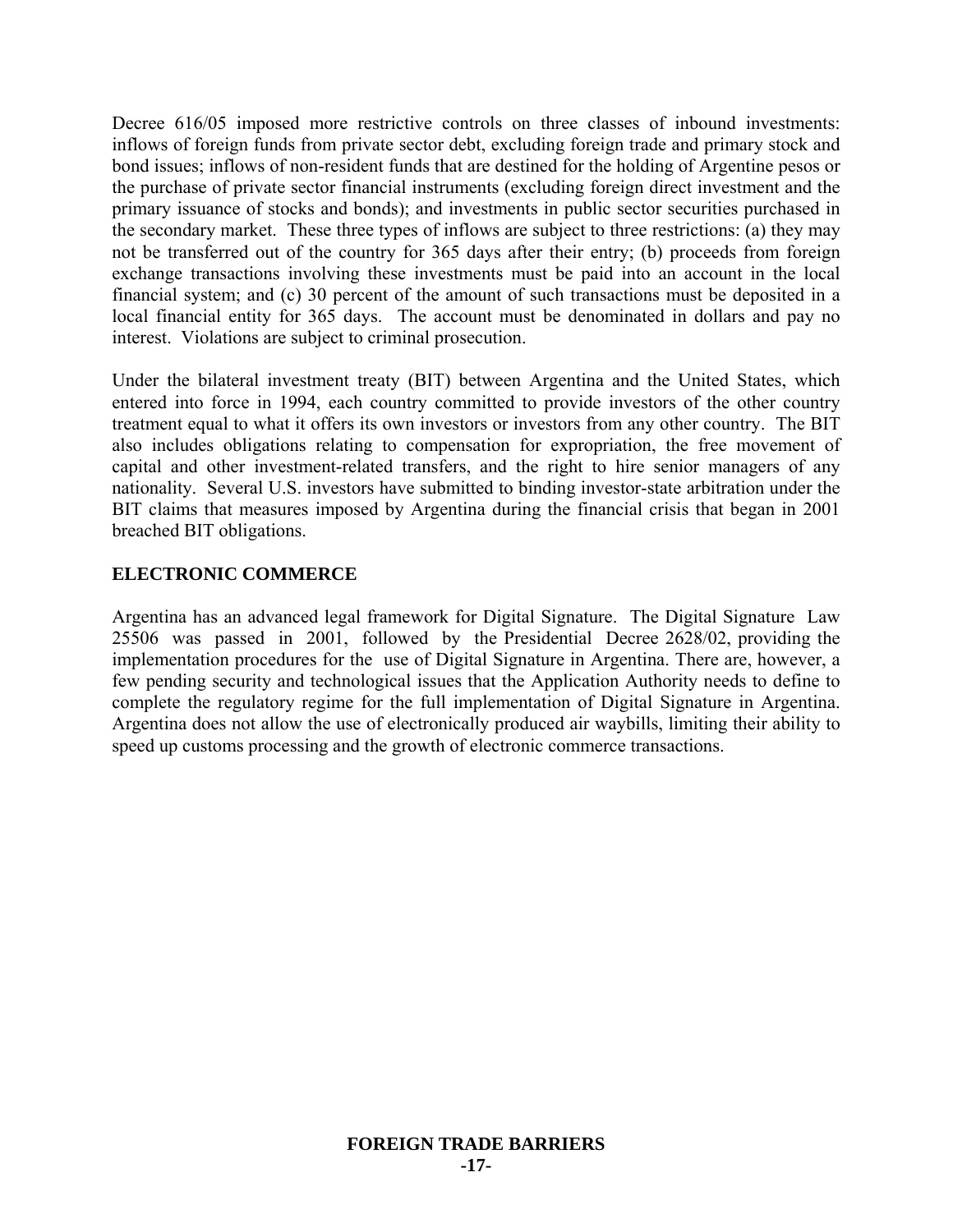# **ARGENTINA**

#### **TRADE SUMMARY**

The U.S. goods trade deficit with Argentina was \$472 million in 2005, an increase of \$115 million from \$357 million in 2004. U.S. goods exports in 2005 were \$4.1 billion, up 21 percent from the previous year. Corresponding U.S. imports from Argentina were \$4.6 billion, up 22.1 percent. Argentina is currently the  $32<sup>nd</sup>$  largest export market for U.S. goods.

U.S. exports of private commercial services (i.e., excluding military and government) to Argentina were \$1.7 billion in 2004, and U.S. imports were \$754 million. Sales of services in Argentina by majority U.S.-owned affiliates were \$3.5 billion in 2003 (latest data available), while sales of services in the United States by majority Australia-owned firms were not available in 2003 (\$5 million in 2001).

The stock of U.S. foreign direct investment (FDI) in Argentina in 2004 was \$11.6 billion, up from \$10.9 billion in 2003. U.S. FDI in Argentina is concentrated largely in the manufacturing, finance, and information sectors.

#### **IMPORT POLICY**

With the collapse of the currency board system in January 2002, there was a 70 percent devaluation of the peso, a 56 percent drop in imports, and a three percent decline in exports the latter due to general uncertainty and lack of finance. Argentina's exchange rate policy is based on a managed float that targets a nominal exchange rate close to ARP 3 per U.S. dollar. However, the peso appreciated a nominal 7.5 percent between January 2003 and mid-November 2005.

Imports of used clothing are prohibited except for donations to government or religious organizations. Argentina prohibits the importation and sale of used tires, used or refurbished medical equipment, such as imaging equipment, and used auto parts. Imports of a long list of used capital goods are totally prohibited. Some used machinery imports are allowed, but only after the machinery is rebuilt. Brazil and Argentina's common automotive policy (Bilateral Auto Pact) bans the import of used self-propelled agricultural machinery.

The Government of Argentina placed substantial restrictions on natural gas exports to Chile by ministerial resolutions. Restrictions were imposed during 2004 and 2005, when rapid growth in demand outstripped the growth of supply, threatening domestic industrial production and residential use. Supply to Chile was cut completely on several occasions during 2005. Several U.S. companies were affected by these restrictions resulting in the violation of their export contracts. In May 2005, the government imposed a 20 percent export tax on gas exports**.**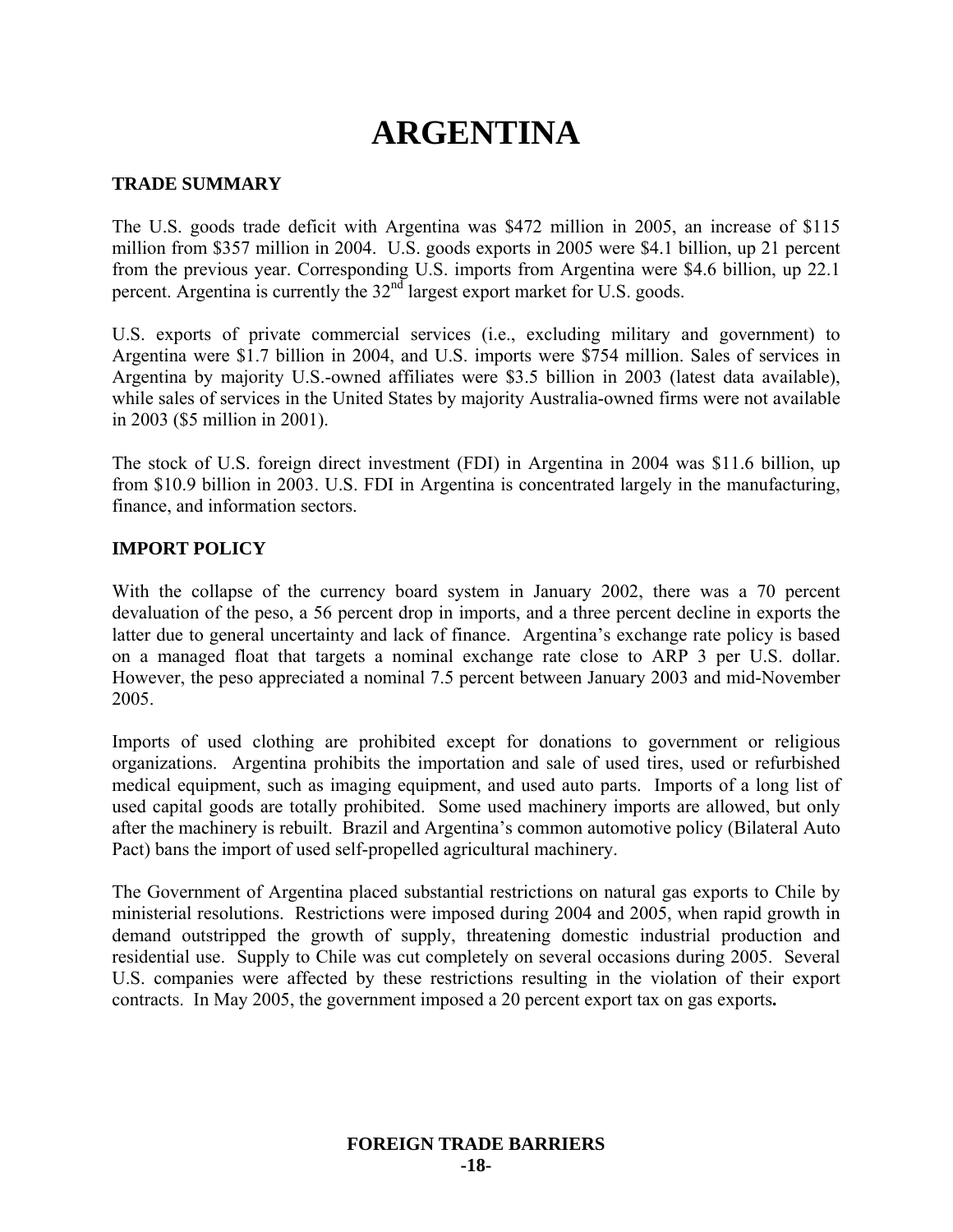## **TARIFFS**

Argentina's average applied tariff rate was 13 percent in 2005, and ranges from zero percent to 35 percent. A statistical fee of 0.5 percent is added to most products (90 percent of all harmonized system tariff lines). The average export tax is 10.2 percent.

Exporters may claim reimbursement for some domestically paid taxes apart from VAT reimbursements. The average non-VAT reimbursement for exporters is 4.0 percent. In November 2005, the government issued rebates eliminating tax reimbursements on approximately 200 food products, as well as instituting price caps in an effort to reduce domestic prices.

Argentina is a member of MERCOSUR, a customs union comprised of Argentina, Brazil, Paraguay and Uruguay. Full common external tariff (CET) product coverage schedule for implementation in 2006 may be delayed. CETs range from zero percent to 20 percent *ad valorem*, with a number of country-specific exceptions. Currently Argentina maintains exceptions on 1,899 products or 7 percent of the total harmonized system.

In 2005, the government imposed new non-automatic licenses on shoes and toys (Resolutions 485/05 and 486/05) and there is an automatic license requirement for most footwear imports. In 2004, Resolution 495/04 established minimum specific import duties on footwear imports to be in force for 180 days. In 2005, however, the Ministry of the Economy extended the 180-day period to December 31, 2007. These import duties do not apply to imports from MERCOSUR countries and cannot exceed 35 percent when calculated as an equivalent *ad valorem* tariff. Under Resolution 825/01, toys and textiles from China are taxed with high specific tariffs affecting U.S. firms established in Argentina that import from China. This resolution includes a phase-out program for all duties on these products to be equivalent to a maximum 35 percent *ad valorem* tariff by January 2007.

#### **CUSTOMS PROCEDURES**

Argentina subscribes to the WTO Agreement on Customs Valuation. Argentina has import monitoring mechanisms, similar to an import-licensing regime, which affect roughly one-fifth of its imports. Cumbersome requirements exist for certificates of origin, particularly in the electronics and textile sectors. There is a "Canal Morado" procedure when Customs finds that the declared price of an import is lower than its reference price. The importer must provide a guarantee for the duties on the difference that Customs may end up retaining. This customs verification procedure can take a long time and results in higher financial costs for importers.

In 2005, Federal Administration for Public Revenues (AFIP) Resolution 1811/05 modified the import-export regime applied to couriers. Previously, a simplified procedure for Customs clearance that applied to international operations up to \$3,000 expedited couriers' activities. Resolution 1811/05 reduced this maximum to \$1,000, resulting in a vast number of courier operations going through normal customs clearance procedures which take three times longer than that of the simplified procedure.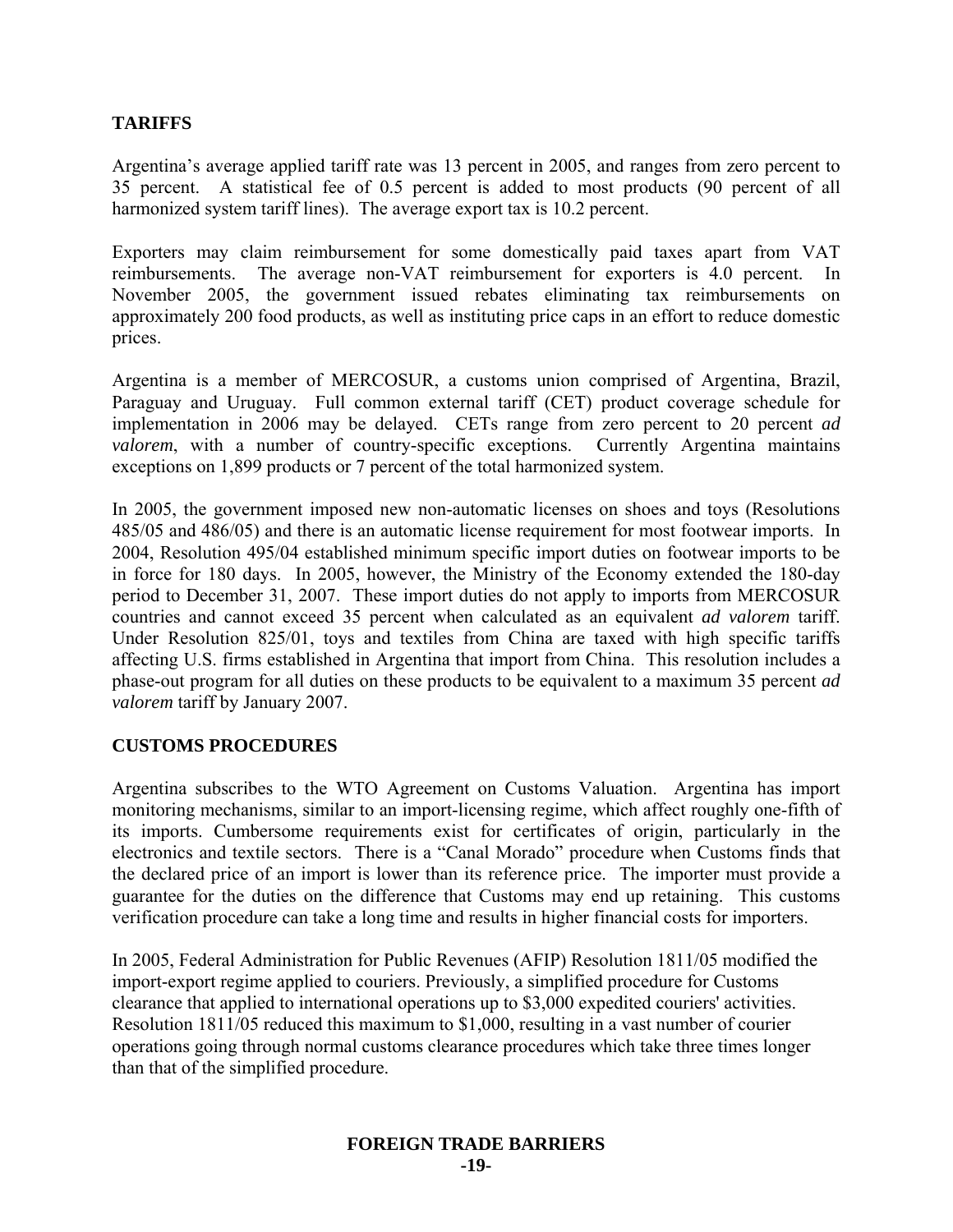Additionally, couriers must declare the tax identification codes of the sender and addressee, rendering the process troublesome and costly. This burdensome regulation increases the cost not only for the courier, but also for users of courier services.

### **STANDARDS, TESTING, LABELING AND CERTIFICATION**

Agricultural Products: The government has banned sweetbreads (from thymus gland) since 2002, due to the perceived risk of BSE transmissibility. Additionally, the government requires all products related to beef to have a special sanitary certificate which is not required of U.S. beef under internationally recognized standards. INAL demands traceability and documents stamped/notarized by the Argentine Consulate for these products. Argentina continues to delay issuing the final authorization for imports of additional citrus fruit, pears, and cherries from the United States. Argentina prohibits the import of seed potatoes, claiming phytosanitary concerns.

Non-agricultural Products: Argentina's Standards Institute (IRAM) bases some of its voluntary standards on international standards. IRAM standards are in some cases compatible with U.S. or European standards. In general, Argentine buyers accept products that meet U.S. standards. Argentina began mandating compliance with new safety certifications on a wide range of products in early 1998, affecting U.S. exports of low voltage electrical products (household appliances, electronics products and electrical materials), toys, covers for dangerous products, gas products, construction steel, personal protective equipment, and elevators. Many businesses often find the procedures for compliance to be inconsistent, redundant, and non-transparent.

Regulations that require product testing can be cumbersome, costly and problematic for small and medium-sized U.S. companies. Argentina's certificate of origin regulations require separate certificates for each of the countries involved in manufacturing the various components of a final product. In the past, Argentina failed to fulfill the notification and comment requirements of the WTO Agreement on Technical Barriers to Trade (TBT) in its implementation of these measures.

Regulations require strict specifications for textile and footwear labels. Labels must have very specific characteristics and information, and importers must provide details about products and composition that result in delays.

## **INTELLECTUAL PROPERTY RIGHTS (IPR) PROTECTION**

Patents: Argentina's lack of adequate and effective patent protection has been a long-standing irritant in the bilateral trade relationship. Argentina is on the Special 301 Priority Watch List. The National Intellectual Property Institute (INPI) started to grant pharmaceutical patents in October 2000. INPI has been slow since that time in issuing pharmaceutical patents to products with commercial value. INPI, however, has taken a number of steps, including the implementation of fast-track procedures, to reduce Argentina's large patent application backlog. In April 2002, negotiations between the governments of the United States and Argentina clarified aspects of Argentina's intellectual property system, such as provisions related to the patentability of microorganisms and its import restriction regime. Those negotiations did not resolve the dispute concerning the lack of protection for safety and efficacy data developed by pharmaceutical companies submitted to INPI for the approval of pharmaceutical products.

#### **FOREIGN TRADE BARRIERS**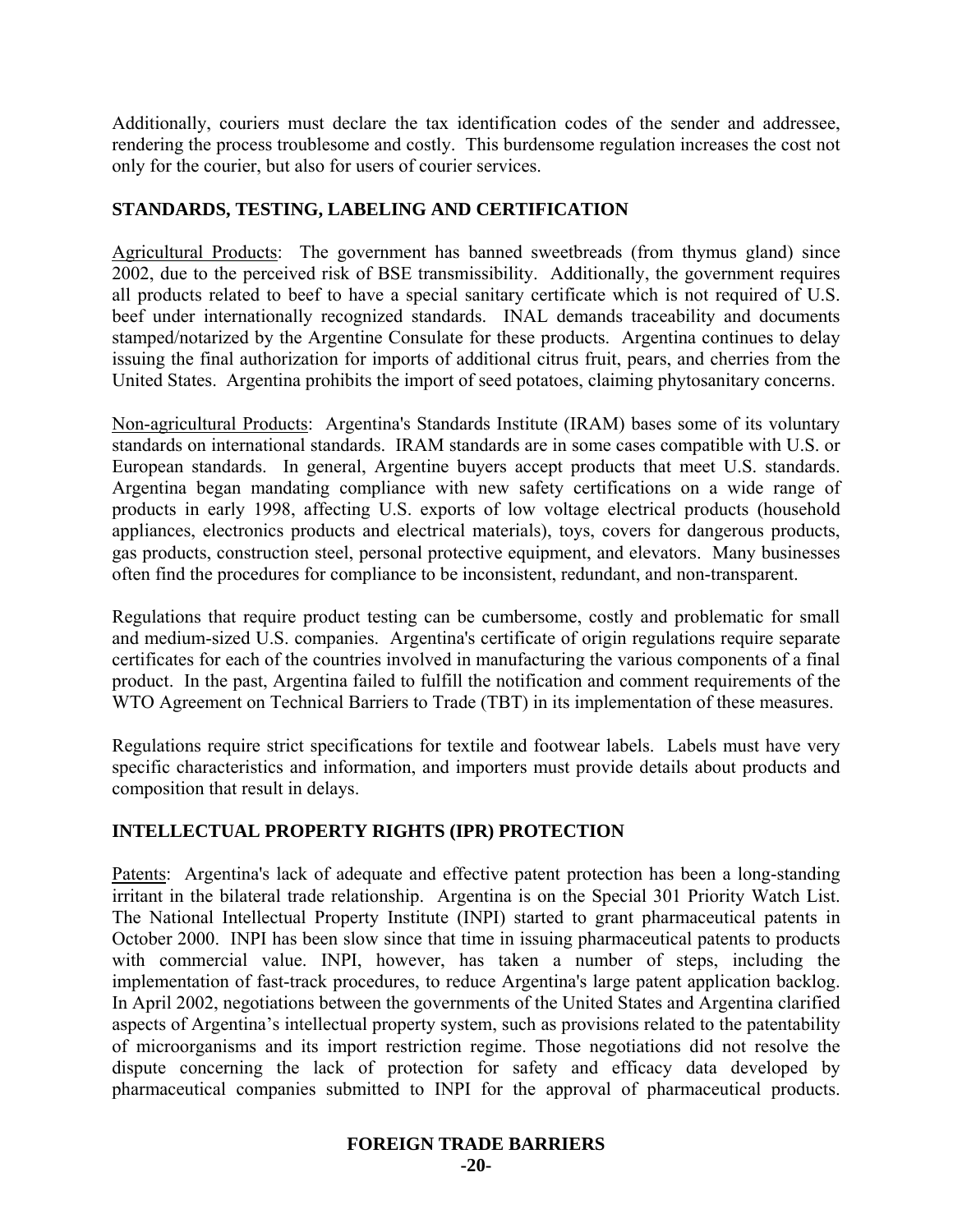Argentina amended its patent law in December 2003, as required by the May 2002 agreement between the two governments.

The intention of the amendment was to provide protections for process patents and to ensure that preliminary injunctions were available in intellectual property court proceedings, among other steps. The United States retained its right to seek resolution on the outstanding issues, including data protection, under the WTO dispute settlement mechanism.

Copyrights: Argentina's copyright laws provide generally good protection. Argentina ratified the World Intellectual Property Organization (WIPO) Copyright Treaty and the WIPO Performances and Phonograms Treaty in 1999, though some implementation issues remain. In November 1998, Argentina promulgated legislation establishing software piracy as a criminal offense, but the government has yet to fully comply with an agreement with the private sector to eliminate unlicensed software used in government offices.

Enforcement of copyrights on recorded music, videos, books, and computer software remains inconsistent. Argentina customs and other government authorities generally cooperate with industry efforts to stop shipments of pirated merchandise, but inadequate resources and multiple and slow court procedures have hampered the effectiveness of enforcement efforts. A court order issued in 2004 resulted in Argentine customs inspecting all shipments of blank optical disks coming into the country. The legal framework regarding Internet piracy provides few incentives to investigate and punish those who post infringing materials. On November 20, 2005, local record companies announced that they had filed 20 civil cases against "upholders", or Internet users that share music through the net, violating intellectual property laws. Local record companies produced a report showing that more than 412 million songs are downloaded from the Internet in Argentina each year. Inadequate border controls, particularly at the Paraguayan/Brazilian border, further contribute to the regional circulation of pirated goods. The U.S. copyright industries are increasingly concerned with widespread offering of "home delivery" for pirated products. End-user piracy of business software, motion picture piracy, and book piracy remain widespread.

Trademarks: Argentina's trademark law, Law on Trademarks and Designations (No. 23,262), was issued in 1980. Similar to other Latin American countries, Argentina has a somewhat limited view of eligible subject matter for trademarks, not accepting applications for certification marks. Argentina does, however, provide protection for sound and scent marks. U.S. companies report that the process of registering trademarks generally takes over five months. The registering procedure was improved and made quicker with Presidential Decree 1141/03.

Overall, enforcement of copyrights and trademarks remains a serious concern. Border controls and the prosecution of intellectual property violations are ineffective, civil damages are nondeterrent, and in criminal cases, the judiciary is reluctant to impose deterrent penalties, including jail time.

The United States and Argentina are closely allied in the area of agricultural biotechnology as co-complainants in challenging the EU moratorium on transgenic crops and implementation of the Cartagena Protocol of Biosafety (CPB). However, the government needs to adopt and

## **FOREIGN TRADE BARRIERS**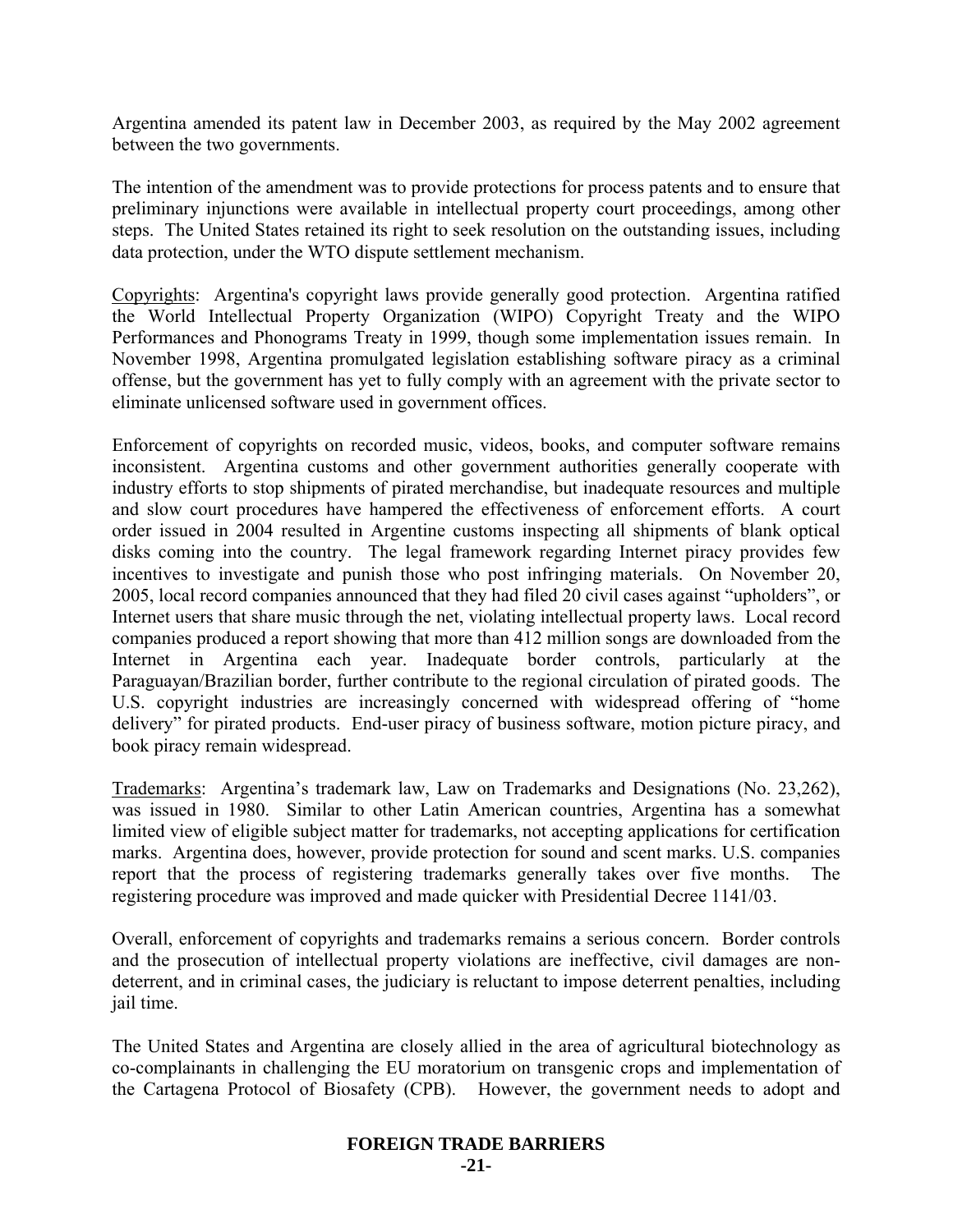enforce intellectual property regimes acceptable to foreign companies, in order to attract sufficient investment in agricultural biotechnology. Argentina has been attempting to negotiate a system for royalty payments to accommodate agricultural companies where the Argentine Supreme Court previously declined to approve patent rights. These negotiations have reached an impasse, and companies could be forced to seek additional legal recourse if negotiations cannot be restarted and a reasonable solution achieved. The government opposes a grain-based collection system, as they believe it would undermine the joint WTO case against the EU. Argentine soybean exports for marketing year 2005/06 are forecast at 9.7 million metric tons. About 99 percent are biotechnology U.S. soybeans and large portions are produced without the necessary royalty payments.

#### **SERVICES BARRIERS**

Argentina enacted broad liberalization in the service sector as part of its economic reform program in the 1990s, but some barriers continue to exist. For example, the Argentina government obliges cable/pay television operators to register their programming with a government body. This government body imposed restrictions on the frequency of advertisements on cable-TV providers. In addition, restrictions regarding the showing, printing and dubbing of films burden U.S. exports, as does the practice of charging *ad valorem* customs duties based on the previously estimated value of the authors' rights, rather than solely on the value of the physical materials being imported which is the WTO standard.

In the WTO, Argentina has committed to allow foreign suppliers of non-insurance financial services to establish all forms of commercial presence and has committed to provide substantially full market access and national treatment to foreign suppliers of non-insurance financial services. The only significant remaining issue is that lending limits for foreign bank branches are based on local paid-in capital, not the parent bank's capital.

In general, commercial presence of insurance firms is permitted under the same conditions required for local firms. Law 20091, however, establishes that the branches or agencies of foreign insurance firms will be authorized to perform insurance activities in Argentina if there is reciprocity in the respective countries' laws. There was a reform of minimum capital requirements for new insurance firms in 1998, which resulted in new firms having to fulfill higher minimum capital requirements, whereas older firms could still benefit from lower requirements. Therefore, firms that establish themselves in the Argentine market through the acquisition of another firm benefiting from lower standards will be in a better position that those firms that begin in the Argentine market as new companies and, therefore, are subject to the new standards. These measures affect both foreign and local firms. The localization of assets maintained by insurance firms is affected by regulations issued by the government entity that supervises the sector, the National Insurance Superintendency (SSN). Some 75 percent of capital and 90 percent of technical reserves are to be invested within the country. There are lists of authorized investments that become stricter in the case of firms that manage pension funds (AFJP). These lists apply to both foreign and local firms. Argentine residents cannot acquire life, medical, or patrimony insurance abroad. Foreign suppliers cannot publicize their services within Argentina. However, insurance for cargo is permitted and reinsurance engaged abroad is always permitted, for all types of insurance.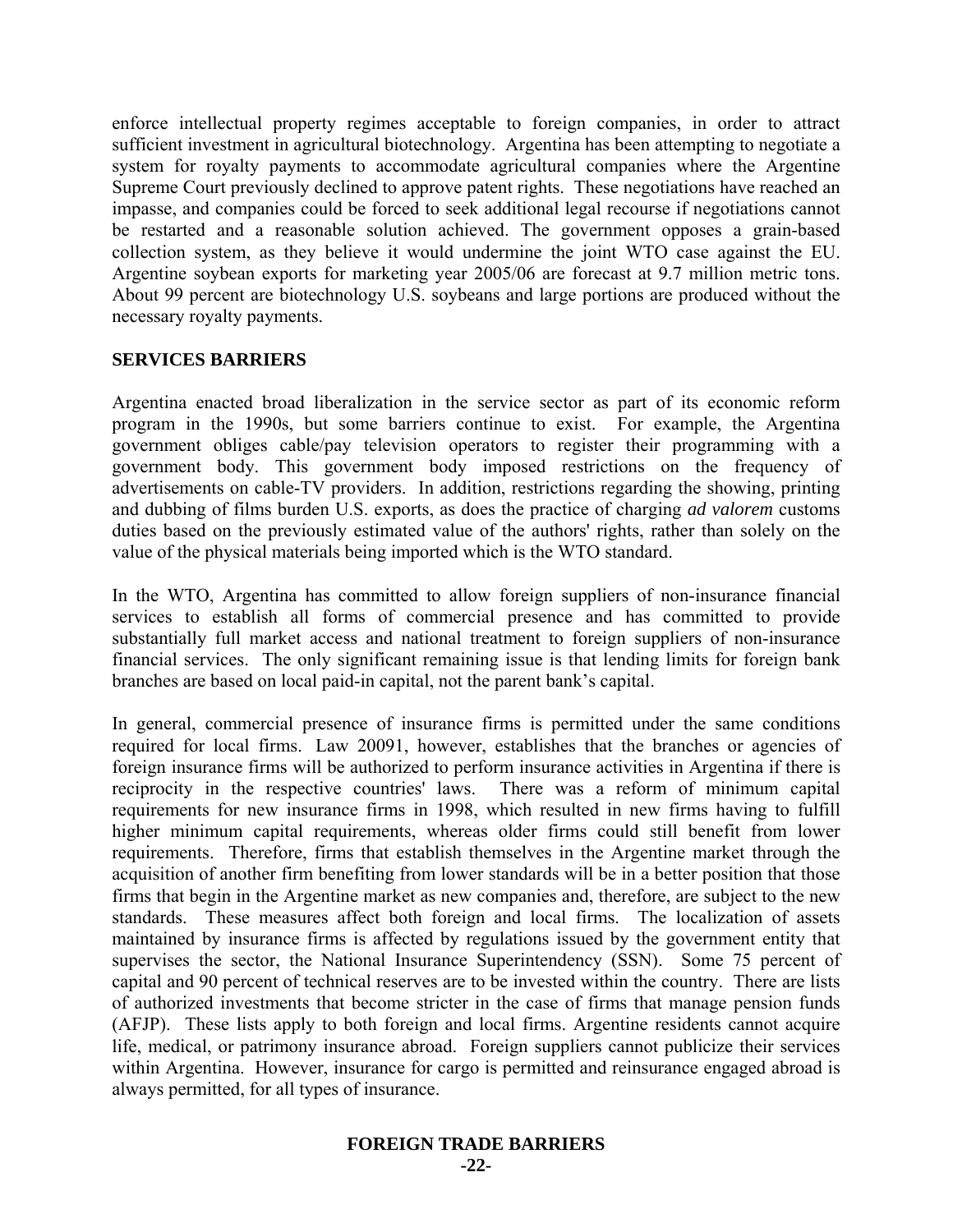There is also a restriction on insuring goods owned or used by the National, provincial or municipal governments, independent agencies and people or firms that were granted concessions. The insurance for such goods has to be engaged with local firms, as established by Law 12988.

#### **INVESTMENT BARRIERS**

In line with WTO rules, Argentina in 1995 notified measures inconsistent with its obligations under the WTO Agreement on Trade-Related Investment Measures (TRIMS). The notified measures dealt with local content and trade balancing in the automotive industry. Proper notification allowed developing country WTO members to maintain such measures for a fiveyear transitional period, ending January 1, 2000. In November 2001, the WTO granted an extension to the TRIMS transitional period allowing Argentina and several other countries to maintain TRIMS-inconsistent measures until December 31, 2003. Article 23 of the September 2002 bilateral auto pact between Argentina and Brazil allowed Argentina to maintain minimum domestic content requirements on vehicles manufactured in Argentina until 2005. Article 13 of the agreement established trade balancing measures that expire in 2006.

The government implemented an increasing variety of capital and exchange controls throughout 2002. These measures inhibited access to foreign exchange to pay for imports, which has created difficulties for U.S. investors in Argentina, among others. As of September 2002, the government retained strict controls on the release of foreign exchange to pay for imports of 2,700 products. During 2003, most of the exchange market controls for imports were relaxed or abolished. Imports can now be paid in advance regardless of the type of good involved. Importers, however, must show that imported products entered Argentina within 360 days of payment. There are no restrictions on payments for services imports (such as freight, insurance, technical assessment, professional fees, etc.).

Hard currency export earnings, both from goods and services, must be cleared in the local foreign exchange market (with exceptions) and there are time limits to fulfill this obligation. Those limits range from approximately 130 to 350 working days for goods (depending on the goods involved) and 135 working days for services. For certain capital goods and situations where exports receive long-term financing, exporters face more liberal time limits. The foreign exchange clearance requirement does not apply to exports of certain minerals or for exports to Argentine foreign trade zones, and is limited to 30 percent of total revenues for hydrocarbons exports. Foreign currency earned through exports may be used for some foreign debt payments.

Argentina imposed a registration requirement for the inflows and outflows of capital, and a 180 day minimum investment period, beginning in June 2003. In May 2005, the government issued Presidential Decree 616/05 and extended the minimum time period to 365 days. The Decree also expanded the registration requirement to include "all types of debt operations of residents that could imply a future foreign currency payment to non-residents" and requires that all foreign debt of Argentine private sector residents, with the exception of trade finance and initial debt offerings, that bring foreign exchange into the market must include provisions that the debt need not be repaid in less than 365 days.